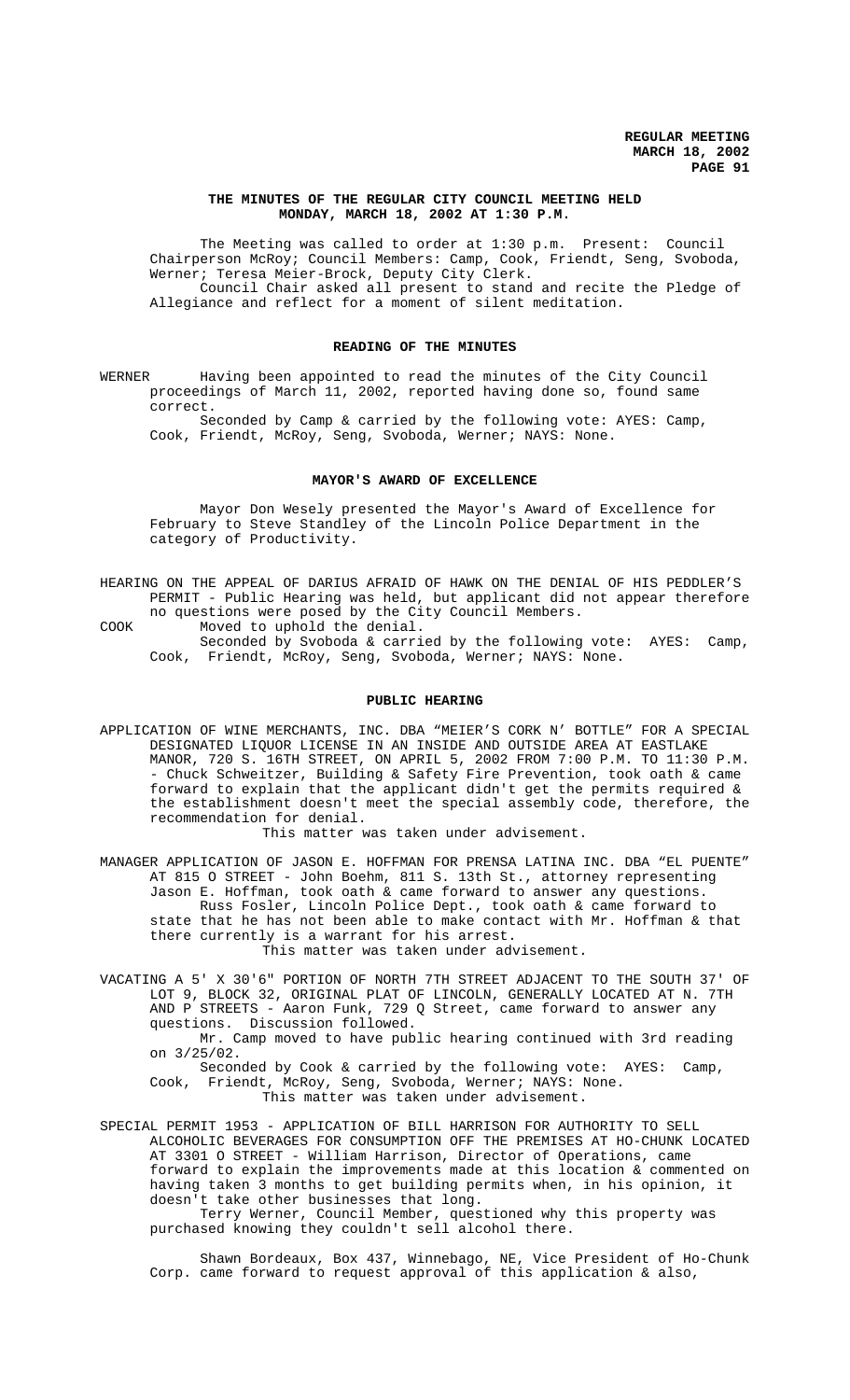expressed that he felt his company was being discriminated against during the special permit process. Mike Morosin, Past President Malone Neighborhood Assoc., 2055 S St., came forward against. Leo Neilan, 3310 N Street, came forward against. Bruce Stanhorst, 3320 N St., came forward against. Bill Gekas, 3300 N Street, came forward against. Brian Will, Planning Dept., came forward to answer questions from the City Council. Discussion followed. This matter was taken under advisement.

ACCEPTING THE REPORT OF NEW AND PENDING CLAIMS AGAINST THE CITY AND APPROVING DISPOSITION OF CLAIMS SET FORTH THEREIN FOR THE PERIOD OF FEBRUARY 16 - 28, 2002 - William Labrum, 1308 3rd Coroso, Nebraska City, whose claim was denied, stated he had not received a notice to pick up his vehicle from the tow lot therefore it was crushed and now is wanting restitution for the car. Discussion followed.

Heidi Burklund, 2936 S. 25th St., whose claim was denied, stated that while her car was parked at a parking garage owned by National Garage the garage was power washed & as water ran thru cracks dirt & debris fell on her car which caused damage to the paint. Discussion followed.

Coleen Seng, Council Member, stated she received a letter from Mildred Conklin who was upset about the amount awarded her. This matter was taken under advisement.

SPECIAL PERMIT 692L - APPLICATION OF SOUTHVIEW, INC. TO AMEND THE TABITHA NEW COMMUNITY UNIT PLAN FOR 36 UNITS OF ELDERLY OR RETIREMENT HOUSING WITHIN THE TABITHA NEW COMMUNITY CUP, ON PROPERTY GENERALLY LOCATED EAST OF ENTERPRISE DRIVE, NORTH OF FOLKWAYS BLVD. (In connection w/02R-38);

ACCEPTING AND APPROVING THE PRELIMINARY PLAT OF TABITHA NEW COMMUNITY 3RD ADDITION FOR 36 LOTS, WITH A WAIVER OF THE TURNAROUND RADIUS, SANITARY SEWER BEING LOCATED ON THE SAME SIDE AS THE WATER MAIN, AND A SIDEWALK ADJACENT TO THE CURB, ON PROPERTY GENERALLY LOCATED EAST OF ENTERPRISE DRIVE, NORTH OF FOLKWAYS BLVD. (IN CONNECTION W/02R-37) - Danay Kalkowski, 1111 Lincoln Mall, representing Southview Inc., came forward to answer any questions.

Glenn Friendt, Council Member asked why the waiver on certain standards.

Brian Carstens, 2935 Pine Lake Rd., Suite H, stated that Tabitha would like to build a community building on the northside in the future. This matter was taken under advisement.

SPECIAL PERMIT 1940 - APPLICATION OF HARTLAND HOMES, INC. TO DEVELOP 209 DWELLING UNITS, WITH A WAIVER OF THE REAR YARD SETBACK, ON PROPERTY GENERALLY LOCATED AT N.W 56TH STREET, SOUTH OF W. LEIGHTON AVE. (IN CONNECTION W/02R-40);

ACCEPTING AND APPROVING THE PRELIMINARY PLAT OF CARDINAL HEIGHTS 1ST ADDITION FOR 209 LOTS AND 2 OUTLOTS, WITH A WAIVER OF THE LOT WIDTH-TO DEPTH RATIO, ON PROPERTY GENERALLY LOCATED AT N.W. 56TH STREET, SOUTH OF W. LEIGHTON AVENUE. (IN CONNECTION W/02R-39) - Brian Carstens, 2935 Pine Lake Rd., Suite H, representing Hartland Homes, came forward to answer any questions. Discussion followed.

This matter was taken under advisement.

#### **MISCELLANEOUS BUSINESS**

Danny Walker, 427 E St., came forward to mention the proposed tax increase of \$3.00 to the water bills which is endorsed by Mayor Don Wesely. He, also, wanted to know if the dirt removed at S. 7th Street from O to N Streets has had contamination tests done & if not he wants to know why and if there was he would like to see a copy of the test results in writing and what is going to happen to the dirt being removed from there for the purpose of paving.

This matter was taken under advisement.

**\*\* END OF PUBLIC HEARING \*\***

# **COUNCIL ACTION**

**LIQUOR RESOLUTIONS**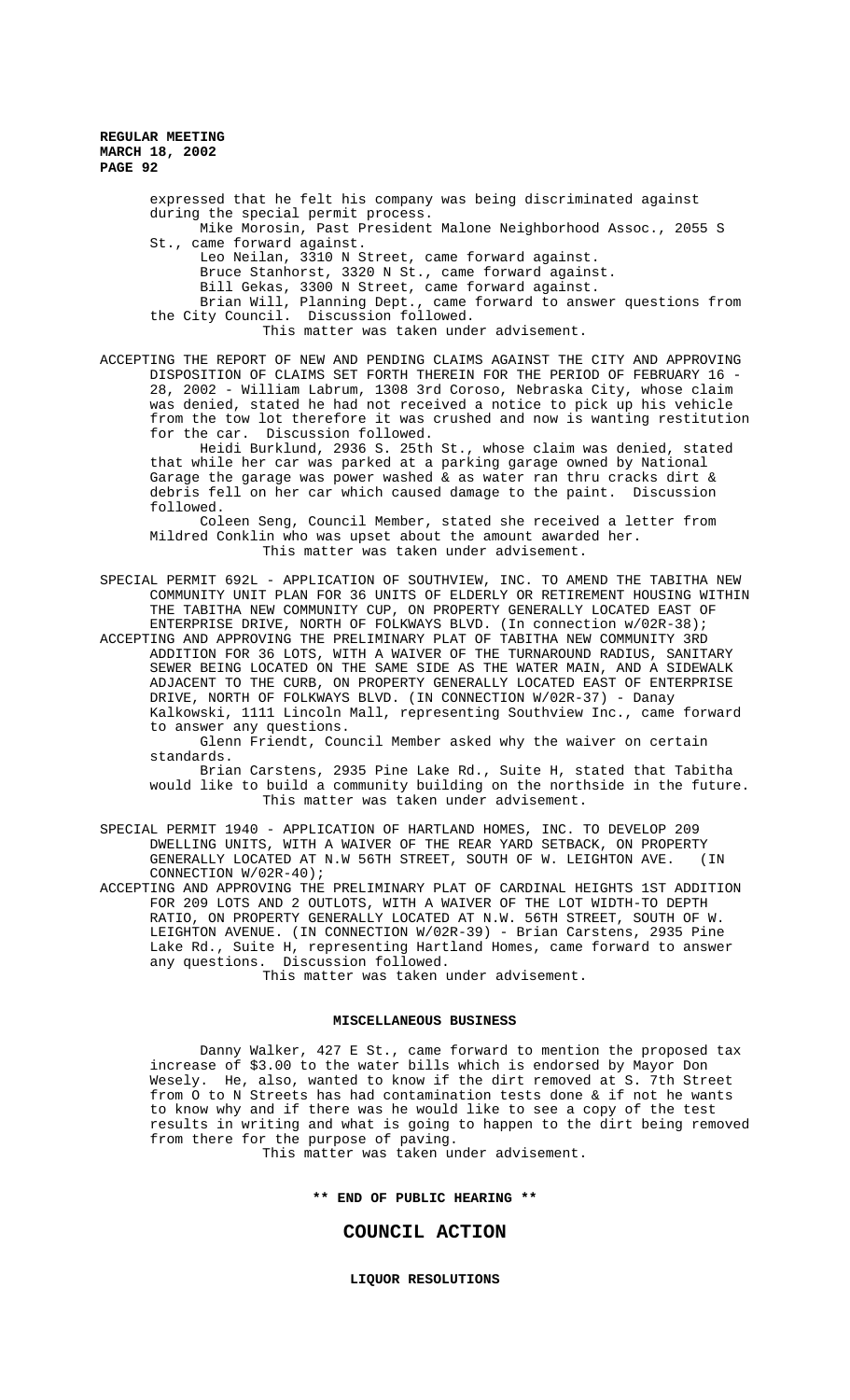APPLICATION OF WINE MERCHANTS, INC. DBA "MEIER'S CORK N' BOTTLE" FOR A SPECIAL DESIGNATED LIQUOR LICENSE IN AN INSIDE AND OUTSIDE AREA AT EASTLAKE MANOR, 720 S. 16TH STREET, ON APRIL 5, 2002 FROM 7:00 P.M. TO 11:30 P.M. - CLERK read the following resolution, introduced by Jon Camp, who moved its adoption for denial:

A-81385 BE IT RESOLVED by the City Council of the City of Lincoln, Nebraska:

That after hearing duly had as required by law, consideration of the facts of this application, the Nebraska Liquor Control Act, and the pertinent City ordinances, the City Council recommends that the application of Wine Merchants, Inc. dba "Meier's Cork N' Bottle" for a Special Designated Permit to cover an inside and outside area at Eastlake Manor, 720 S. 16th Street, Lincoln, Nebraska, on the 5th day of April, 2002, between the hours of 7:00 p.m. and 11:30 p.m., be denied because the applicant has not shown that the granting of this application: (a) will further the public interest; (b) will be a betterment to the City; (c) will constitute a true increase in service to the public; and  $(d)$  will not be detrimental to the public health, safety, and welfare.

BE IT FURTHER RESOLVED the City Clerk is directed to transmit a copy of this resolution to the Nebraska Liquor Control Commission. Introduced by Jon Camp

Seconded by Seng & carried by the following vote: AYES: Camp, Cook, Friendt, McRoy, Seng, Svoboda, Werner; NAYS: None.

MANAGER APPLICATION OF JASON E. HOFFMAN FOR PRENSA LATINA INC. DBA "EL PUENTE" AT 815 O STREET - PRIOR to reading:

CAMP Moved to place this resolution on Pending with Public Hearing continued until April 8, 2002.

Seconded by Seng & carried by the following vote: AYES: Camp, Cook, Friendt, McRoy, Seng, Svoboda, Werner; NAYS: None.

APPLICATION OF B & B-Q, INC. DBA "CHEERLEADERS" FOR A LIQUOR CATERING LICENSE AT 5560 S. 48TH STREET, SUITE 4 - CLERK read the following resolution,

introduced by Jon Camp, who moved its adoption for approval:<br>A-81386 BE IT RESOLVED by the City Council of the City of Linco BE IT RESOLVED by the City Council of the City of Lincoln,

Nebraska:

That after hearing duly had as required by law, consideration of the facts of this application, the Nebraska Liquor Control Act, and the pertinent City ordinance, the City Council recommends that the application of B & B-Q, INc. dba "Cheerleaders Bar & Grill" for the issuance of a Catering Permit to the existing liquor license, located at 5560 S. 48th Street, Suite 4, Lincoln, Nebraska, be approved with the condition that the premise complies in every respect with all city and state regulations.

BE IT FURTHER RESOLVED that a copy of this resolution be transmitted by the City Clerk to the Nebraska Liquor Control Commission. Introduced by Jon Camp Seconded by Svoboda & carried by the following vote: AYES: Camp, Cook, Friendt, McRoy, Seng, Svoboda, Werner; NAYS: None.

### **ORDINANCES - 2ND READING**

VACATING A 5' X 30'6" PORTION OF NORTH 7TH STREET ADJACENT TO THE SOUTH 37' OF LOT 9, BLOCK 32, ORIGINAL PLAT OF LINCOLN, GENERALLY LOCATED AT N. 7TH AND P STREETS - PRIOR to reading:

CAMP Moved to continue Public Hearing with 3rd Reading on March 25, 2002.

Seconded by Cook & carried by the following vote: AYES: Camp, Cook, Friendt, McRoy, Seng, Svoboda, Werner; NAYS: None.

CLERK Read an ordinance, introduced by Jonathan Cook, Vacating a 5' X 30'6" portion of north 7th Street adjacent to the south 37' of Lot 9, Block 32, Original Plat of Lincoln, generally located at N. 7th and P Streets, the second time.

#### **RESOLUTIONS**

SPECIAL PERMIT 1953 - APPLICATION OF BILL HARRISON FOR AUTHORITY TO SELL ALCOHOLIC BEVERAGES FOR CONSUMPTION OFF THE PREMISES AT HO-CHUNK LOCATED AT 3301 O STREET - CLERK read the following resolution, introduced by Jon Camp, who moved its adoption:

Seconded by Seng & carried by the following vote: AYES: None;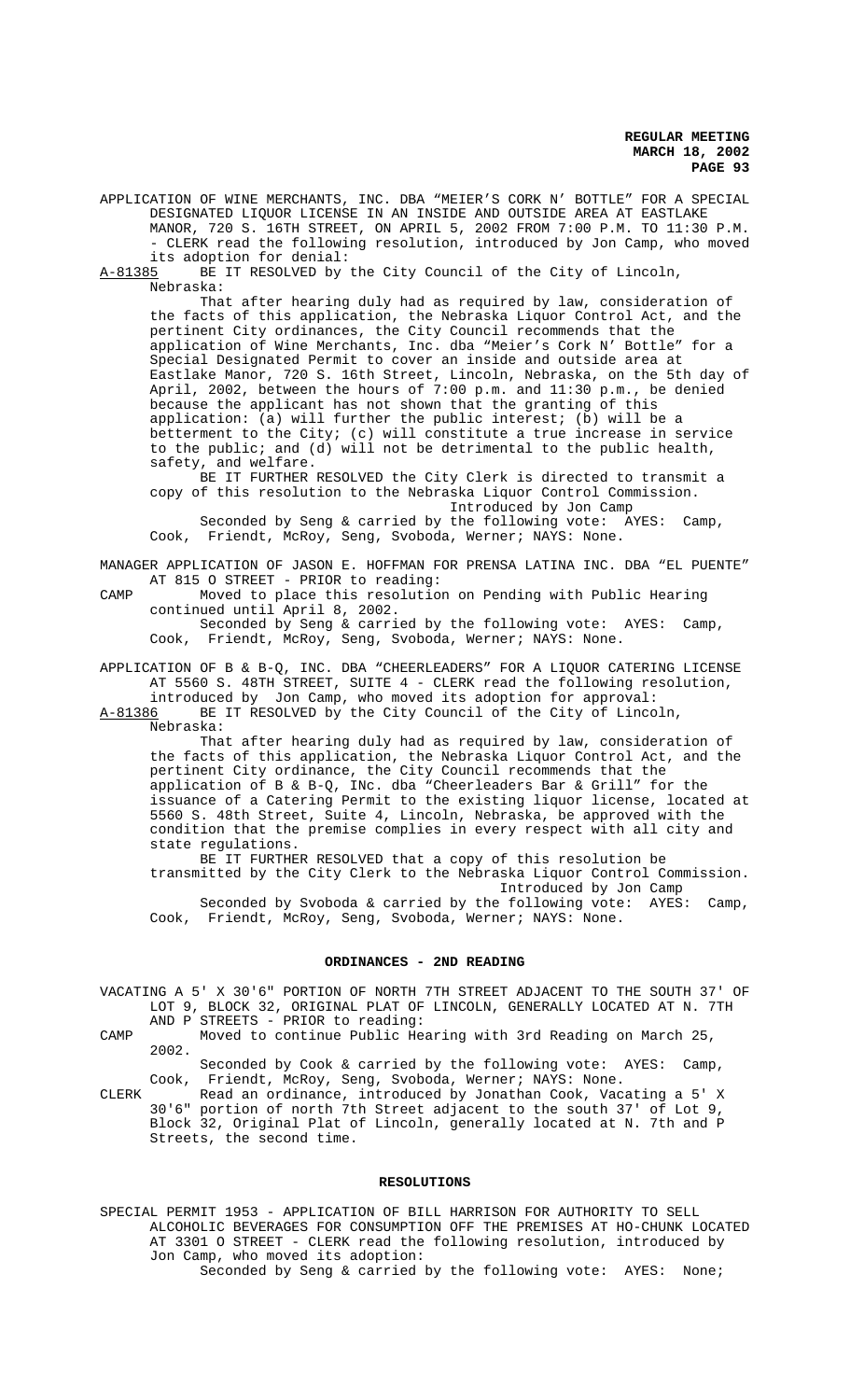NAYS: Camp, Cook, Friendt, McRoy, Seng, Svoboda, Werner. The resolution, having **LOST**, was assigned File **#38-4396**, & was placed on file in the Office of the City Clerk.

APPROVING AN INTERLOCAL AGREEMENT BETWEEN THE CITY AND LANCASTER COUNTY COOPERATIVE EXTENSION SERVICE FOR RECYCLING EDUCATIONAL SERVICES - CLERK read the following resolution, introduced by Glenn Friendt, who moved its adoption:

A-81387 BE IT RESOLVED by the City Council of the City of Lincoln, Nebraska:

That the Interlocal Agreement between the City of Lincoln and the County of Lancaster, through the Lancaster County Cooperative Extension Service, for the purpose of providing educational services relating to the Garbology and Backyard Composting Education Programs, a copy of which is attached hereto marked as Attachment "A" and made a part hereof by reference, is hereby approved and the Mayor is authorized to execute said Interlocal Agreement on behalf of the City.

The City Clerk is directed to return one fully executed copy of said Interlocal Agreement to Earleen Ladd, Lancaster County Clerk's Office for filing with the County and the remaining originals to Gene Hanlon for distribution to Lancaster County Extension and other interested parties.

Introduced by Glenn Friendt Seconded by Seng & carried by the following vote: AYES: Camp, Cook, Friendt, McRoy, Seng, Svoboda, Werner; NAYS: None.

APPROVING A THREE-YEAR MAINTENANCE ON ALPHA SERVER AGREEMENT BETWEEN THE CITY AND COMPUTER SYSTEMS & SERVICES, INC. - CLERK read the following

resolution, introduced by Glenn Friendt, who moved its adoption:<br>A-81388 BE IT RESOLVED by the City Council of the City of Lincoln, BE IT RESOLVED by the City Council of the City of Lincoln, Nebraska:

That the attached three-year Maintenance Proposal from Computer Systems & Services, Inc. for maintenance on Alpha Server, upon the terms and conditions set forth in said proposal, in the amount of \$1,737.00, is hereby accepted and the Mayor is authorized to approve said proposal and the payment thereof.

The City Clerk is directed to send a copy of this Resolution and the approved proposal to Randy Ober, Information Services, for submittal to Computer Systems & Services, Inc.

Introduced by Glenn Friendt Seconded by Seng & carried by the following vote: AYES: Camp, Cook, Friendt, McRoy, Seng, Svoboda, Werner; NAYS: None.

ACCEPTING THE REPORT OF NEW AND PENDING CLAIMS AGAINST THE CITY AND APPROVING DISPOSITION OF CLAIMS SET FORTH THEREIN FOR THE PERIOD OF FEBRUARY 16 - 28, 2002 - PRIOR to reading:

CAMP Moved to delay action on claims of William Labrum and Heidi Burklund for two weeks to 4/1/02.

Seconded by Cook & carried by the following vote: AYES: Camp, Cook, Friendt, McRoy, Seng, Svoboda, Werner; NAYS: None.

CLERK Read the following resolution, introduced by Glenn Friendt, who moved its adoption as amended:<br>A-81389 BE IT RESOLVED by the Ci

BE IT RESOLVED by the City Council of the City of Lincoln, Nebraska:

That the claims listed in the attached report, marked as Exhibit "A", dated March 1, 2002, of various new and pending tort claims filed against the City of Lincoln with the Office of the City Attorney or the Office of the City Clerk, as well as claims which have been disposed of, are hereby received as required by Neb. Rev. Stat. § 13-905 (Reissue 1997). The dispositions of claims by the Office of the City Attorney, as shown by the attached report, are hereby approved:

|                     | ALLOWED          |            |
|---------------------|------------------|------------|
| \$1,778.00          | Mildred Conkling | \$2,000.00 |
| 212.16              | Justin Graham    | 928.55     |
| 1,300.00            | Allen Hall       | 2,700.74   |
| 1,208.00            | Donna Taylor     | 1,704.03   |
| NAS*                | Traci S. Parde   | 1,545.25   |
| <del>2,875.00</del> | Dorisjune Craig  | 99.78      |
| 472.00              | Lyn Linder       | 510.92     |
| 5,768.74            |                  |            |
| NAS*                |                  |            |
| 1,493.89            |                  |            |
| 100.00              |                  |            |
| <del>1,441.80</del> |                  |            |
|                     |                  |            |

| 8999999          |            |
|------------------|------------|
| Mildred Conkling | \$2,000.00 |
| Justin Graham    | 928.55     |
| Allen Hall       | 2,700.74   |
| Donna Taylor     | 1,704.03   |
| Traci S. Parde   | 1,545.25   |
| Dorisjune Craiq  | 99.78      |
| Lyn Linder       | 510.92     |
|                  |            |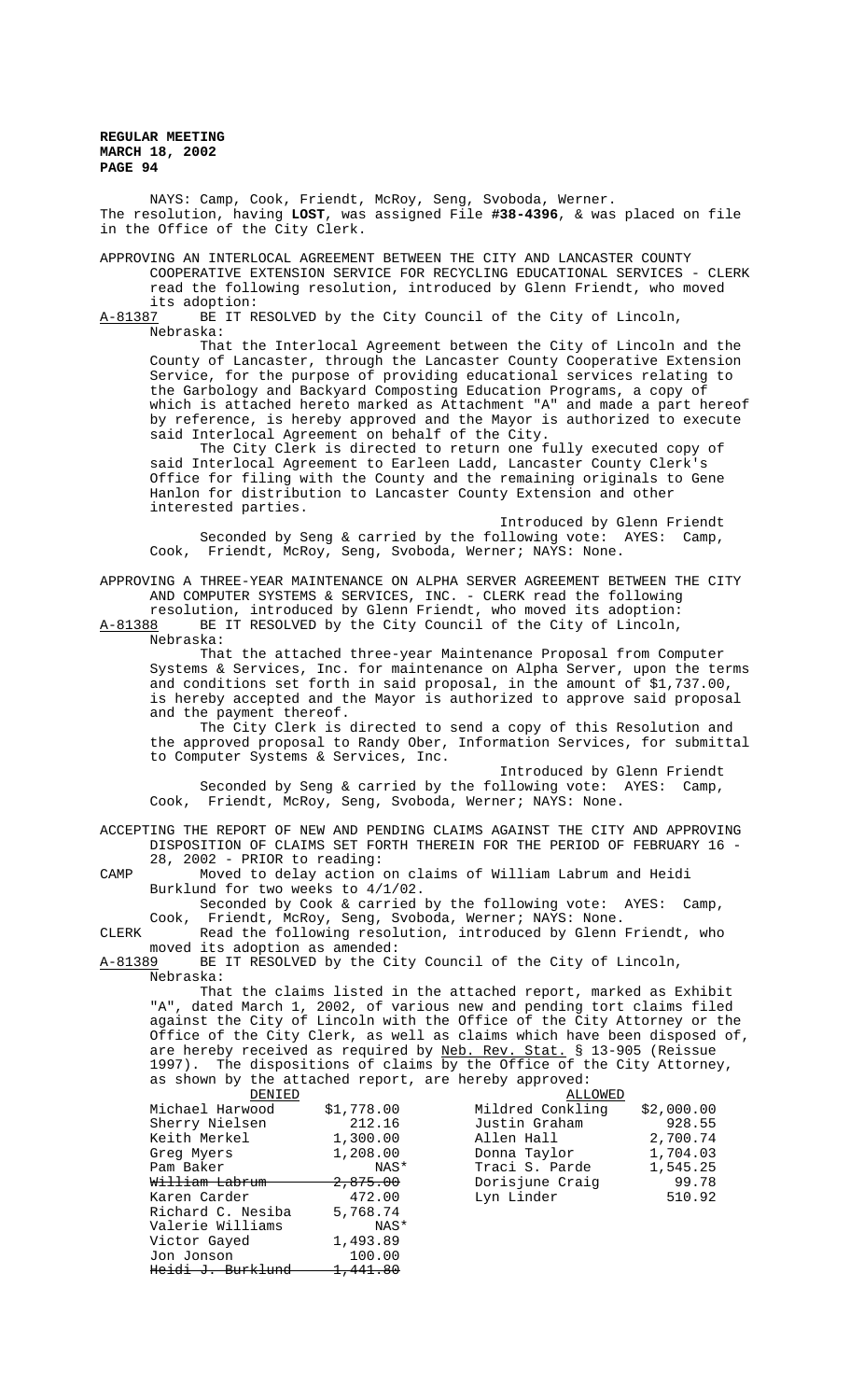K. Ross Metcalf (NAS\* NAS\* Valerie Janzen 250.00<br>Dennis Dermann 188\* Dennis Dermann NAS\*<br>Stacey Hawkey NAS\* Stacey Hawkey \* No Amount Specified.

The City Attorney is hereby directed to mail to the various claimants listed herein a copy of this resolution which shows the final disposition of their claim.

 Introduced by Glenn Friendt Seconded by Seng & carried by the following vote: AYES: Camp, Cook, Friendt, McRoy, Seng, Svoboda, Werner; NAYS: None.

SPECIAL PERMIT 692L - APPLICATION OF SOUTHVIEW, INC. TO AMEND THE TABITHA NEW COMMUNITY UNIT PLAN FOR 36 UNITS OF ELDERLY OR RETIREMENT HOUSING WITHIN THE TABITHA NEW COMMUNITY CUP, ON PROPERTY GENERALLY LOCATED EAST OF ENTERPRISE DRIVE, NORTH OF FOLKWAYS BLVD. **(IN CONNECTION W/02R-38)** - CLERK read the following resolution, introduced by Glenn Friendt, who moved its adoption:<br>A-81390 WHEREAS, Sout

WHEREAS, Southview, Inc. has submitted an application designated as Special Permit No. 692L for authority to amend the Tabitha New Community community unit plan to construct 36 units of elderly or retirement housing within the Tabitha New Community CUP on property generally located east of Enterprise Drive, north of Folkways Blvd., and legally described to wit:

> Lots 1-8 and Outlots A and C, Block 8; Lots 17-27, a portion of the remaining portion of Outlot A and Outlots C and D, Block 9; Lot 1, Block 10; Lot 1, Block 11; all in Tabitha New Community Addition; and a portion of vacated Farmstead Road; located in the Northeast Quarter of Section 1, Township 10 North, Range 6 East of the 6th P.M., Lincoln, Lancaster County, Nebraska; and

WHEREAS, the real property adjacent to the area included within said community unit plan will not be adversely affected by such amendment; and

WHEREAS, said site plan together with the terms and conditions hereinafter set forth are consistent with the intent and purpose of Title 27 of the Lincoln Municipal Code to promote the public health, safety, and general welfare.

NOW, THEREFORE, BE IT RESOLVED by the City Council of the City of Lincoln, Nebraska:

That the application of Southview, Inc., hereinafter referred to as "Permittee", to amend the Tabitha New Community community unit plan to construct 36 units of elderly or retirement housing on the abovedescribed property be and the same is hereby granted under the provisions of Section 27.63.320 and Chapter 27.65 of the Lincoln Municipal Code upon condition that construction and operation of such elderly or retirement facilities be in strict compliance with said application, the site plan, and the following additional express terms, conditions, and requirements:<br>1. This permit appro-

This permit approves 36 units of elderly or retirement housing within the Tabitha New Community CUP, provided that the City Council permits the following modifications:

- a. Setback reductions as indicated on the requested
	- waivers attached hereto marked as Attachment "A".
- b. Lot area as shown on the site plan.
- 2. Before receiving building permits:
	- a. The Permittee must submit a permanent reproducible final plan, and five copies, as approved by the City Council.
	- b. The construction plans must conform to the approved plans.

3. Before occupying the elderly or retirement housing units all development and construction must be completed in conformance with the approved plans.<br>4. All

All privately-owned improvements must be permanently maintained by the owner or an appropriately established homeowners association approved by the City Attorney.

5. The site plan approved by this permit shall be the basis for all interpretations of setbacks, yards, locations of buildings, location of parking and circulation elements, and similar matters.

6. The terms, conditions, and requirements of this resolution shall be binding and obligatory upon the Permittee, its successors, and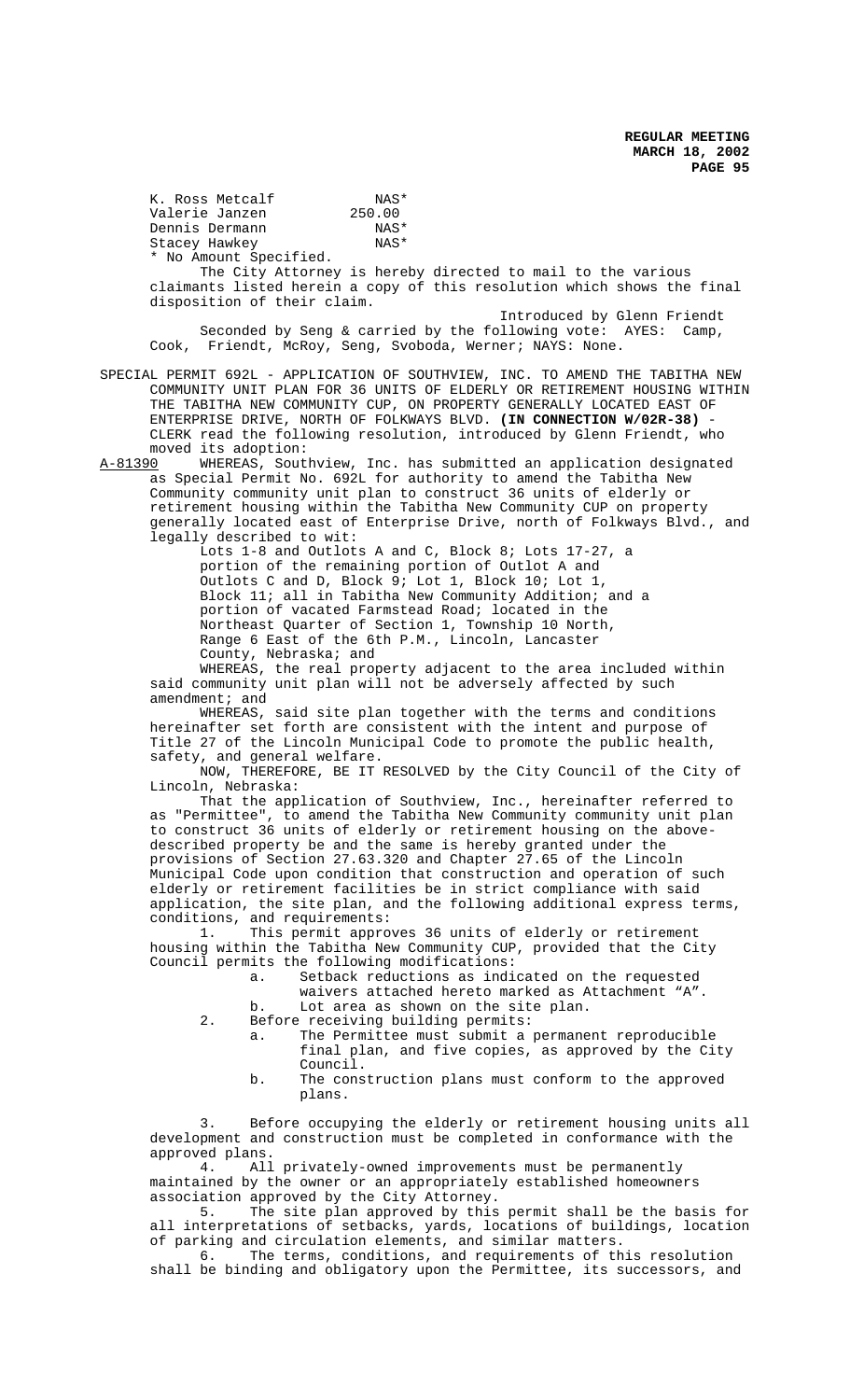> assigns. The building official shall report violations to the City Council which may revoke the special permit or take such other action as may be necessary to gain compliance.

> 7. The Permittee shall sign and return the City's letter of acceptance to the City Clerk within 30 days following approval of the special permit, provided, however, said 30-day period may be extended up to six months by administrative amendment. The City Clerk shall file a copy of the resolution approving the special permit and the letter of acceptance with the Register of Deeds, filing fees therefor to be paid

> in advance by the Permittee.<br>8. Final plats with Final plats within the area of this Community Unit Plan must be approved by the City.<br>9. Adoption of this resolution voids and supercedes Special

> 9. Adoption of this resolution voids and supercedes Special Permit No. 692J, which permitted the storage of recreational vehicles on Lot 1, Block 11, of Tabitha New Community and vacated Farmstead Road. 10. The site plan as approved with this resolution voids and

supersedes all previously approved site plans, however, all resolutions approving previous permits (Special Permit Nos. 692D, 692E, 692F, 692G, 692H, 692I, and 692K) remain in force unless specifically amended by this resolution.

Introduced by Glenn Friendt Seconded by Seng & carried by the following vote: AYES: Camp, Cook, Friendt, McRoy, Seng, Svoboda, Werner; NAYS: None.

ACCEPTING AND APPROVING THE PRELIMINARY PLAT OF TABITHA NEW COMMUNITY 3RD ADDITION FOR 36 LOTS, WITH A WAIVER OF THE TURNAROUND RADIUS, SANITARY SEWER BEING LOCATED ON THE SAME SIDE AS THE WATER MAIN, AND A SIDEWALK ADJACENT TO THE CURB, ON PROPERTY GENERALLY LOCATED EAST OF ENTERPRISE DRIVE, NORTH OF FOLKWAYS BLVD. (IN CONNECTION W/02R-37) - CLERK read the following resolution, introduced by Glenn Friendt, who moved its adoption:<br>A-81391 WHE

WHEREAS, **Southview, Inc.** has submitted the preliminary plat of **TABITHA NEW COMMUNITY 3RD ADDITION** for acceptance and approval; and WHEREAS, the Lincoln City - Lancaster County Planning Commission has reviewed said preliminary plat and made recommendations as contained in the letter dated January 25, 2002, which is attached hereto as Exhibit "A".

NOW, THEREFORE, BE IT RESOLVED by the City Council of the City of Lincoln, Nebraska:

That the preliminary plat of **TABITHA NEW COMMUNITY 3RD ADDITION**, located east of Enterprise Drive, north of Folkways Blvd., as submitted by **Southview, Inc.**, is hereby accepted and approved, subject to the terms and conditions set forth in Exhibit "A", which is attached hereto and made a part of this resolution as though fully set forth verbatim.

BE IT FURTHER RESOLVED that the City Council finds that the tract to be subdivided is surrounded by such development or unusual conditions that strict application of the subdivision requirements would result in actual difficulties or substantial hardship and the following modifications to the subdivision requirements are therefore approved:

1. A waiver of Design Standards to allow a reduction in turnaround radius from 30 feet to 22.5 feet on N. 26th Place.

2. A waiver of Design Standards to allow the sanitary sewer in Enterprise Drive to be located on the same side of Enterprise Drive as the water main.<br>3. A w

A waiver of the Design Standards to allow sidewalks to be installed adjacent to the curb on North 26th Place and adjacent to the curb on the south side of Blaine Court.

Introduced by Glenn Friendt Seconded by Cook & carried by the following vote: AYES: Camp, Cook, Friendt, McRoy, Seng, Svoboda, Werner; NAYS: None.

SPECIAL PERMIT 1940 - APPLICATION OF HARTLAND HOMES, INC. TO DEVELOP 209 DWELLING UNITS, WITH A WAIVER OF THE REAR YARD SETBACK, ON PROPERTY GENERALLY LOCATED AT N.W 56TH STREET, SOUTH OF W. LEIGHTON AVE.(IN CONNECTION W/02R-40) - CLERK read the following resolution, introduced by Glenn Friendt, who moved its adoption:

A-81392 WHEREAS, Hartland Homes, Inc. has submitted an application designated as Special Permit No. 1940 for authority to develop Cardinal Heights Community Unit Plan consisting of 209 lots and 2 outlots for 189 single family dwelling units, 18 townhouse and two single-family attached dwelling units on property located at N.W. 56th Street and south of W. Leighton Avenue, and legally described to wit: Lot 21 Irregular Tract, located in the Southwest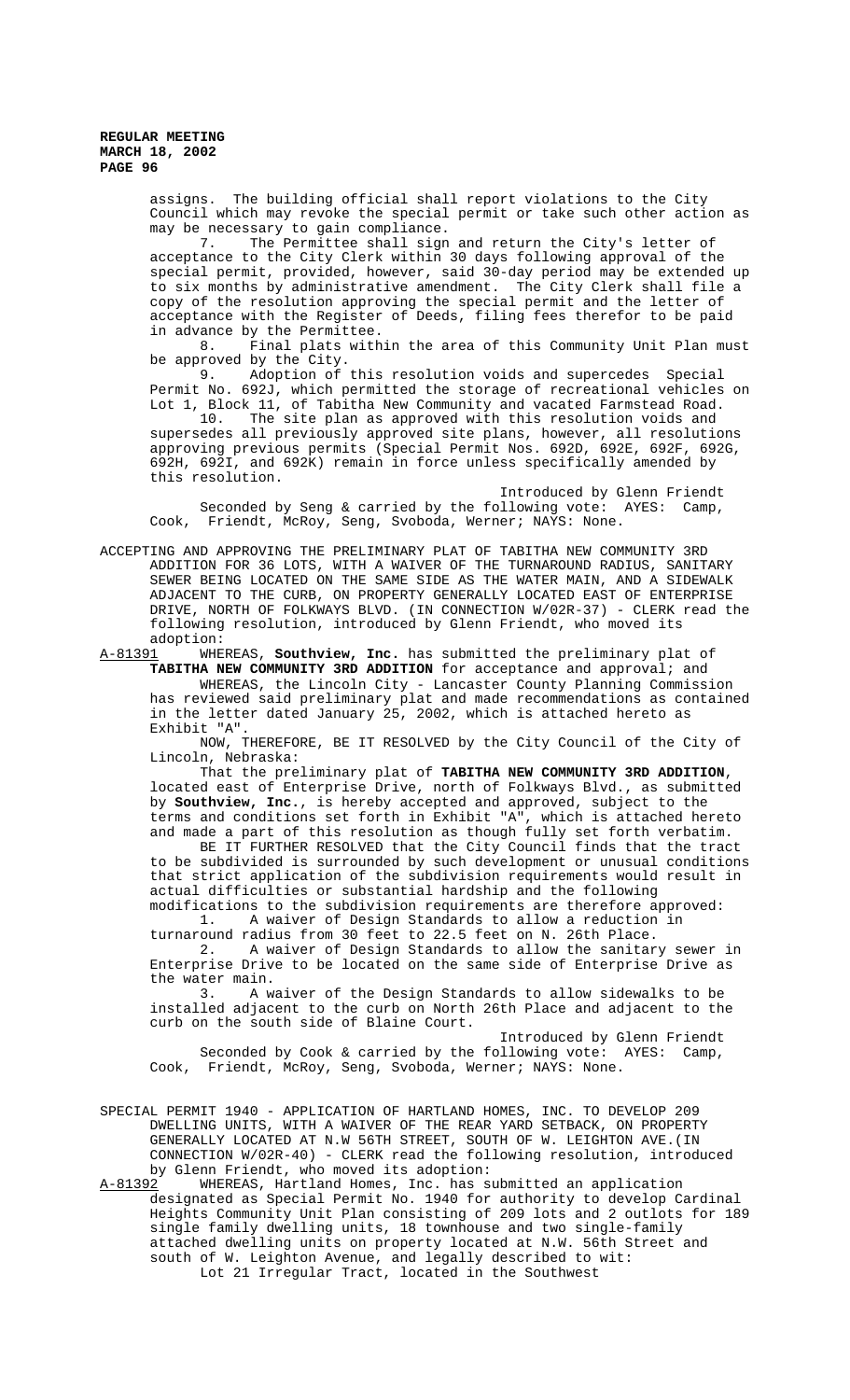Quarter of Section 18, Township 10 North, Range 6 East of the 6th Principal Meridian, Lincoln, Lancaster County, Nebraska

WHEREAS, the real property adjacent to the area included within the site plan for this community unit plan will not be adversely affected; and

WHEREAS, said site plan together with the terms and conditions hereinafter set forth are consistent with the intent and purpose of Title 27 of the Lincoln Municipal Code to promote the public health, safety, and general welfare.

NOW, THEREFORE, BE IT RESOLVED by the City Council of the City of Lincoln, Nebraska:

That the application of Hartland Homes, Inc., hereinafter referred to as "Permittee", to develop Cardinal Heights Community Unit Plan consisting of 209 lots and 2 outlots for 189 single family dwelling units, 18 townhouse and two single-family attached dwelling units, on the property legally described above, be and the same is hereby granted under the provisions of Section 27.63.320 and Chapter 27.65 of the Lincoln Municipal Code upon condition that construction and operation of said be in strict compliance with said application, the site plan, and

the following additional express terms, conditions, and requirements:<br>1. This permit approves 209 dwelling units consisting of 189 This permit approves 209 dwelling units consisting of 189 single-family dwelling units, 18 townhouse and two single-family

attached dwelling units.<br>2. A waiver of : 2. A waiver of Section 27.15.080(a) of the Lincoln Municipal Code is hereby approved for the rear yard setback.

- 3. Before receiving building permits:
	- a. The Permittee must submit an acceptable, revised and reproducible final plan including five copies.
	- b. The construction plans must conform to the approved plans.
	- c. Final Plats within the area of this Special Permit must be approved by the City.

4. Before occupying the dwelling units, all development and construction must be completed in conformance with the approved plans.<br>5. All privately-owned improvements shall be permanently

All privately-owned improvements shall be permanently maintained by the Owner or an appropriately established homeowners association approved by the City Attorney.

6. The site plan approved by this permit shall be the basis for all interpretations of setbacks, yards, locations of buildings, location of parking and circulation elements, and similar matters.

7. The terms, conditions, and requirements of this resolution shall be binding and obligatory upon the Permittee, its successors, and assigns. The building official shall report violations to the City Council which may revoke the special permit or take such other action as may be necessary to gain compliance.<br>8. The Permittee shall sign

The Permittee shall sign and return the City's letter of acceptance to the City Clerk within 30 days following approval of the special permit, provided, however, said 30-day period may be extended up to six months by administrative amendment. The City Clerk shall file a copy of the resolution approving the special permit and the letter of acceptance with the Register of Deeds, filing fees therefor to be paid in advance by the Permittee.

Introduced by Glenn Friendt Seconded by Seng & carried by the following vote: AYES: Camp, Cook, Friendt, McRoy, Seng, Svoboda, Werner; NAYS: None.

ACCEPTING AND APPROVING THE PRELIMINARY PLAT OF CARDINAL HEIGHTS 1ST ADDITION FOR 209 LOTS AND 2 OUTLOTS, WITH A WAIVER OF THE LOT WIDTH-TO DEPTH RATIO, ON PROPERTY GENERALLY LOCATED AT N.W. 56TH STREET, SOUTH OF W. LEIGHTON AVENUE. (IN CONNECTION W/02R-39) - CLERK read the following

resolution, introduced by Glenn Friendt, who moved its adoption:<br>A-81393 WHEREAS, Hartland Homes, Inc. has submitted the preliminar WHEREAS, Hartland Homes, Inc. has submitted the preliminary plat of **CARDINAL HEIGHTS 1ST ADDITION** for acceptance and approval; and WHEREAS, the Lincoln City - Lancaster County Planning Commission has reviewed said preliminary plat and made recommendations as contained in the letter dated February 7, 2002, which is attached hereto as Exhibit "A".

NOW, THEREFORE, BE IT RESOLVED by the City Council of the City of Lincoln, Nebraska:

That the preliminary plat of **CARDINAL HEIGHTS 1ST ADDITION**,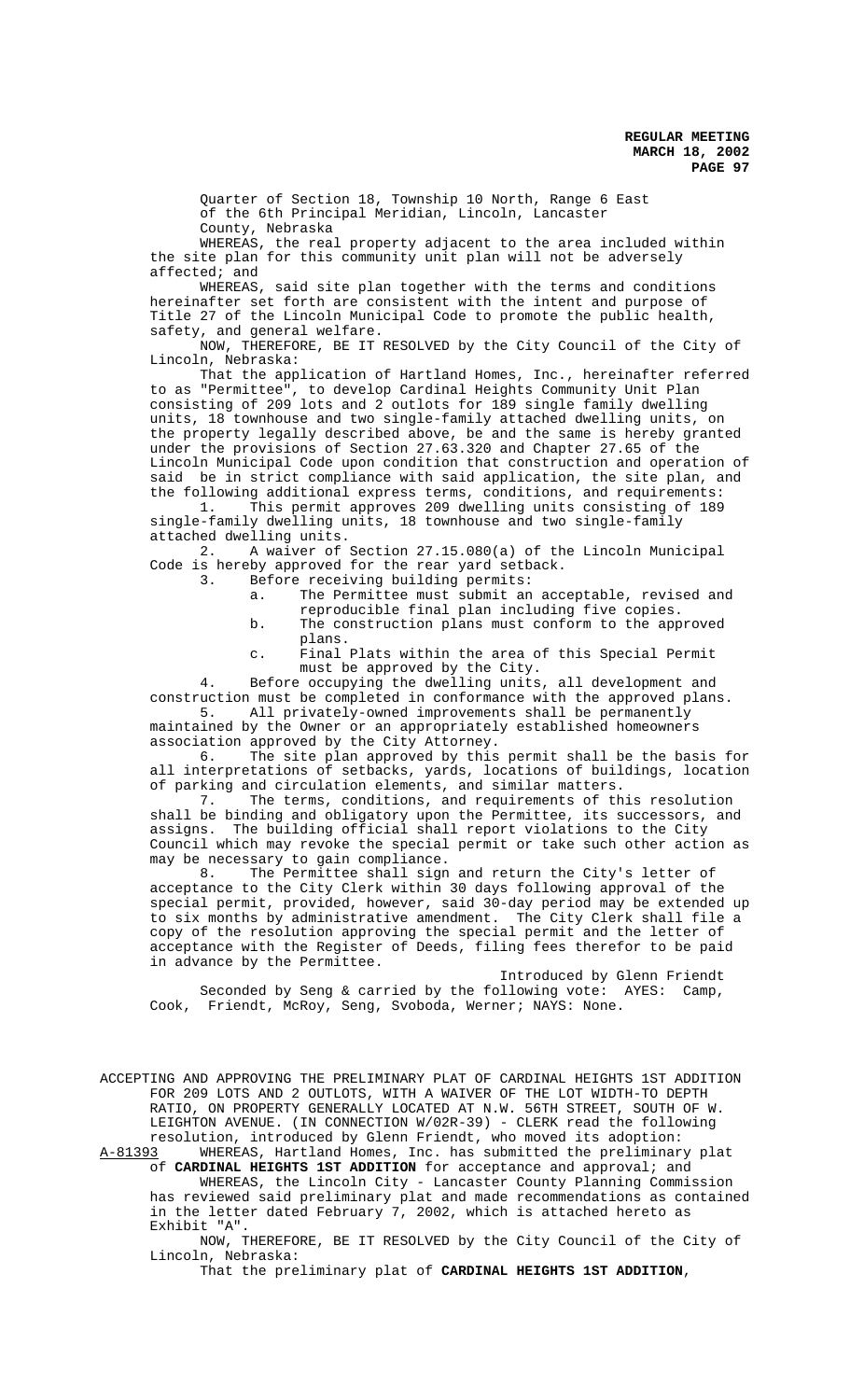located generally at N.W. 56th Street, south of W. Leighton Avenue, as submitted by Hartland Homes Inc., is hereby accepted and approved, subject to the terms and conditions set forth in Exhibit "A", which is attached hereto and made a part of this resolution as though fully set forth verbatim.

BE IT FURTHER RESOLVED that the City Council finds that the tract to be subdivided is surrounded by such development or unusual conditions that strict application of the subdivision requirements would result in actual difficulties or substantial hardship and the following modifications to the subdivision requirements are therefore approved: 1. A waiver of Section 26.23.140(a) of the Lincoln Municipal Code to permit lots that do not meet the maximum lot width to depth ratio.

Introduced by Glenn Friendt Seconded by Seng & carried by the following vote: AYES: Camp, Cook, Friendt, McRoy, Seng, Svoboda, Werner; NAYS: None.

APPOINTING HOLLY BURNS TO THE LINCOLN-LANCASTER WOMEN'S COMMISSION FOR A TWO-YEAR TERM EXPIRING MARCH 1, 2004 - CLERK read the following resolution, introduced by Glenn Friendt, who moved its adoption:

A-81394 BE IT RESOLVED by the City Council of the City of Lincoln, Nebraska:

That the appointment of Holly Burns to the Lincoln-Lancaster Women's Commission for a two-year term expiring March 1, 2004 is hereby approved.

Introduced by Glenn Friendt Seconded by Seng & carried by the following vote: AYES: Camp, Cook, Friendt, McRoy, Seng, Svoboda, Werner; NAYS: None.

APPOINTING BRIDGET CHRISTENSEN TO THE LINCOLN-LANCASTER WOMEN'S COMMISSION FOR A TWO-YEAR TERM EXPIRING MARCH 1, 2004 - CLERK read the following resolution, introduced by Glenn Friendt, who moved its adoption: A-81395 BE IT RESOLVED by the City Council of the City of Lincoln,

Nebraska: That the appointment of Bridget Christensen to the Lincoln-Lancaster Women's Commission for a two-year term expiring March 1, 2004 is hereby approved.

Introduced by Glenn Friendt Seconded by Seng & carried by the following vote: AYES: Camp, Cook, Friendt, McRoy, Seng, Svoboda, Werner; NAYS: None.

APPOINTING RENEE GELLER TO THE LINCOLN-LANCASTER WOMEN'S COMMISSION FOR A TWO-YEAR TERM EXPIRING MARCH 1, 2004 - CLERK read the following resolution, introduced by Glenn Friendt, who moved its adoption: A-81396 BE IT RESOLVED by the City Council of the City of Lincoln,

Nebraska: That the appointment of Renee Geller to the Lincoln-Lancaster

Women's Commission for a two-year term expiring March 1, 2004 is hereby approved.

Introduced by Glenn Friendt Seconded by Seng & carried by the following vote: AYES: Camp, Cook, Friendt, McRoy, Seng, Svoboda, Werner; NAYS: None.

APPOINTING COLLEEN OZANNE TO THE LINCOLN-LANCASTER WOMEN'S COMMISSION FOR A TWO-YEAR TERM EXPIRING MARCH 1, 2004 - CLERK read the following resolution, introduced by Glenn Friendt, who moved its adoption:

A-81397 BE IT RESOLVED by the City Council of the City of Lincoln, Nebraska:

That the appointment of Colleen Ozanne to the Lincoln-Lancaster Women's Commission for a two-year term expiring March 1, 2004 is hereby approved.

Introduced by Glenn Friendt Seconded by Cook & carried by the following vote: AYES: Camp, Cook, Friendt, McRoy, Seng, Svoboda, Werner; NAYS: None.

APPOINTING KATHLEEN UHRMACHER TO THE LINCOLN-LANCASTER WOMEN'S COMMISSION FOR A TWO-YEAR TERM EXPIRING MARCH 1, 2004 - CLERK read the following resolution, introduced by Glenn Friendt, who moved its adoption: A-81398 That the appointment of Kathleen Uhrmacher to the Lincoln-

Lancaster Women's Commission for a two-year term expiring March 1, 2004 is hereby approved. Introduced by Glenn Friendt

Seconded by Seng & carried by the following vote: AYES: Camp, Cook, Friendt, McRoy, Seng, Svoboda, Werner; NAYS: None.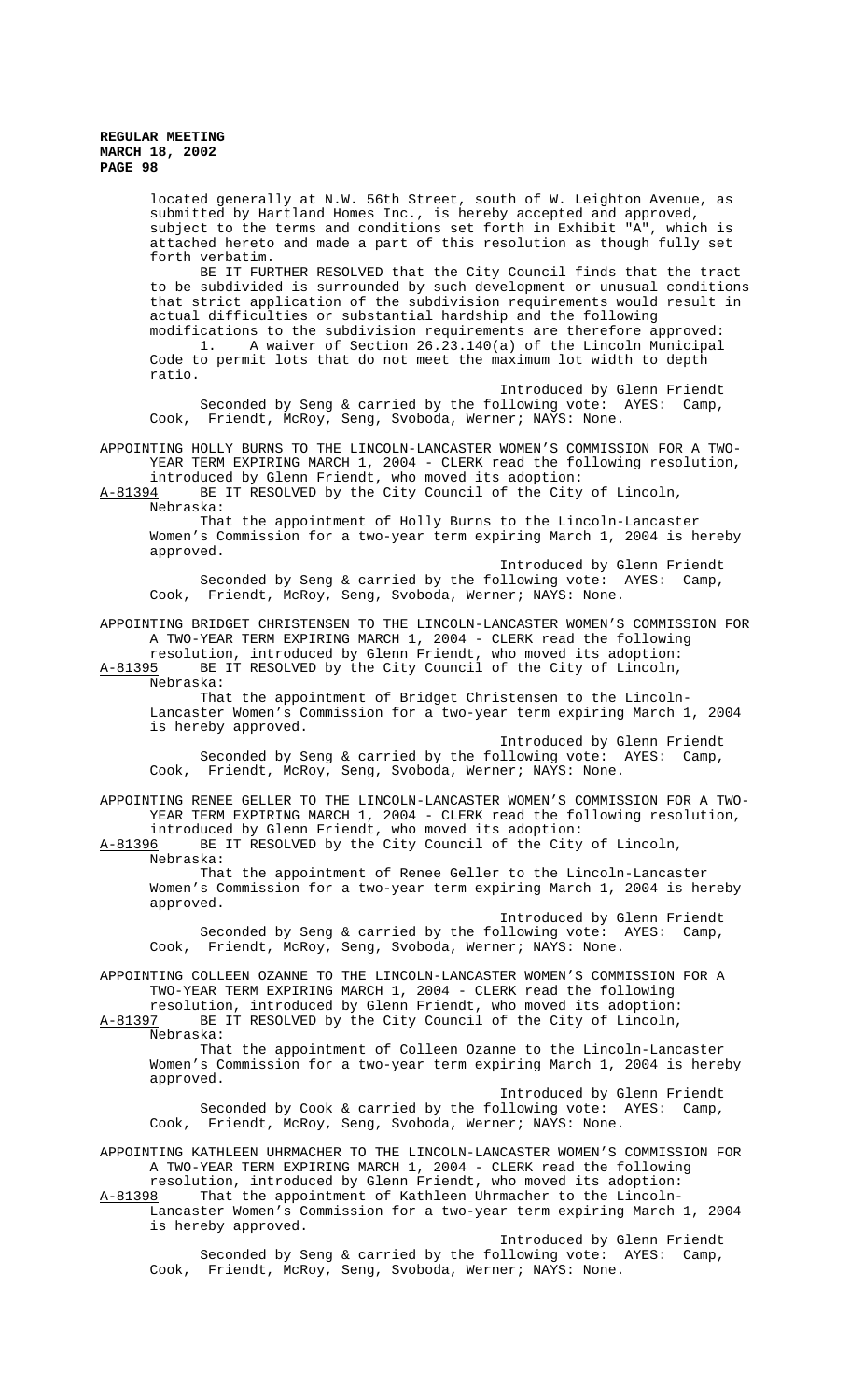REAPPOINTING ROBERTA STICK AND MARIA MEDRANO-NEHLS TO THE LINCOLN-LANCASTER WOMEN'S COMMISSION FOR TWO-YEAR TERMS EXPIRING MARCH 1, 2004 - CLERK read the following resolution, introduced by Glenn Friendt, who moved

its adoption:<br><u>A-81399</u> BE IT R BE IT RESOLVED by the City Council of the City of Lincoln, Nebraska:

That the reappointment of Roberta Stick and Maria Medrano-Nehls to the Lincoln-Lancaster Women's Commission for two-year terms expiring March 1, 2004 is hereby approved.

Introduced by Glenn Friendt Seconded by Seng & carried by the following vote: AYES: Camp, Cook, Friendt, McRoy, Seng, Svoboda, Werner; NAYS: None.

APPOINTING DR. JOHN HANSEN TO THE EMERGENCY MEDICAL SERVICES BOARD FOR A THREE-YEAR TERM EXPIRING MARCH 28, 2005 - CLERK read the following resolution, introduced by Glenn Friendt, who moved its adoption: A-81400 BE IT RESOLVED by the City Council of the City of Lincoln,

Nebraska: That the appointment of Dr. John Hansen to the Emergency Medical Services Board for a three-year term expiring March 28, 2005 is hereby

approved. Introduced by Glenn Friendt Seconded by Seng & carried by the following vote: AYES: Camp, Cook, Friendt, McRoy, Seng, Svoboda, Werner; NAYS: None.

REAPPOINTING CHARLENE GONDRING AND DR. AMEETA MARTIN TO THE EMERGENCY MEDICAL SERVICES BOARD FOR THREE-YEAR TERMS EXPIRING MARCH 28, 2005 - CLERK read the following resolution, introduced by Glenn Friendt, who moved its adoption:

A-81401 BE IT RESOLVED by the City Council of the City of Lincoln, Nebraska:

That the reappointment of Charlene Gondring and Dr. Ameeta Martin to the Emergency Medical Services Board for three-year terms expiring March 28, 2005 is hereby approved.

Introduced by Glenn Friendt Seconded by Seng & carried by the following vote: AYES: Camp, Cook, Friendt, McRoy, Seng, Svoboda, Werner; NAYS: None.

## **PETITIONS & COMMUNICATIONS**

SETTING HEARING DATE OF APRIL 1, 2002 AT 1:30 P.M. FOR POTAMIA INC DBA "THE PARTHENON" FOR A CLASS "I" LIQUOR LICENSE AT 5500 S. 56TH STREET, UNIT 100 - CLERK read the following resolution, introduced by Glenn Friendt, who moved its adoption:

A-81402 BE IT RESOLVED by the City Council, of the City of Lincoln, that a hearing date is hereby fixed for Mon., April 1, 2002, at 1:30 p.m. or as soon thereafter as possible in the City Council Chambers, County-City

Building, 555 S. 10th St., Lincoln, NE, for the App. of Potamia Inc. dba "The Parthenon" for a Class "I" Liquor License at 5500 S. 56th Street, Unit 100.

If the Police Dept. is unable to complete the investigation by said time, a new hearing date will be set.

Introduced by Glenn Friendt Seconded by Seng & carried by the following vote: AYES: Camp, Cook, Friendt, McRoy, Seng, Svoboda, Werner; NAYS: None.

SETTING HEARING DATE OF APRIL 1, 2002 AT 1:30 P.M. FOR OGLALA ENTERPRISES INC DBA "JACK'S BAR & GRILL" FOR A CLASS "C" LIQUOR LICENSE AT 100 N. 8TH STREET - CLERK read the following resolution, introduced by Glenn Friendt, who moved its adoption:<br>A-81403 BE IT RESOLVED by the City

A-81403 BE IT RESOLVED by the City Council, of the City of Lincoln, that a hearing date is hereby fixed for Mon., April 1, 2002, at 1:30 p.m. or as soon thereafter as possible in the City Council Chambers, County-City Building, 555 S. 10th St., Lincoln, NE, for the App. of Oglala Enterprises Inc. dba "Jack's Bar & Grill" for a Class "C" Liquor License at 100 N. 8th Street.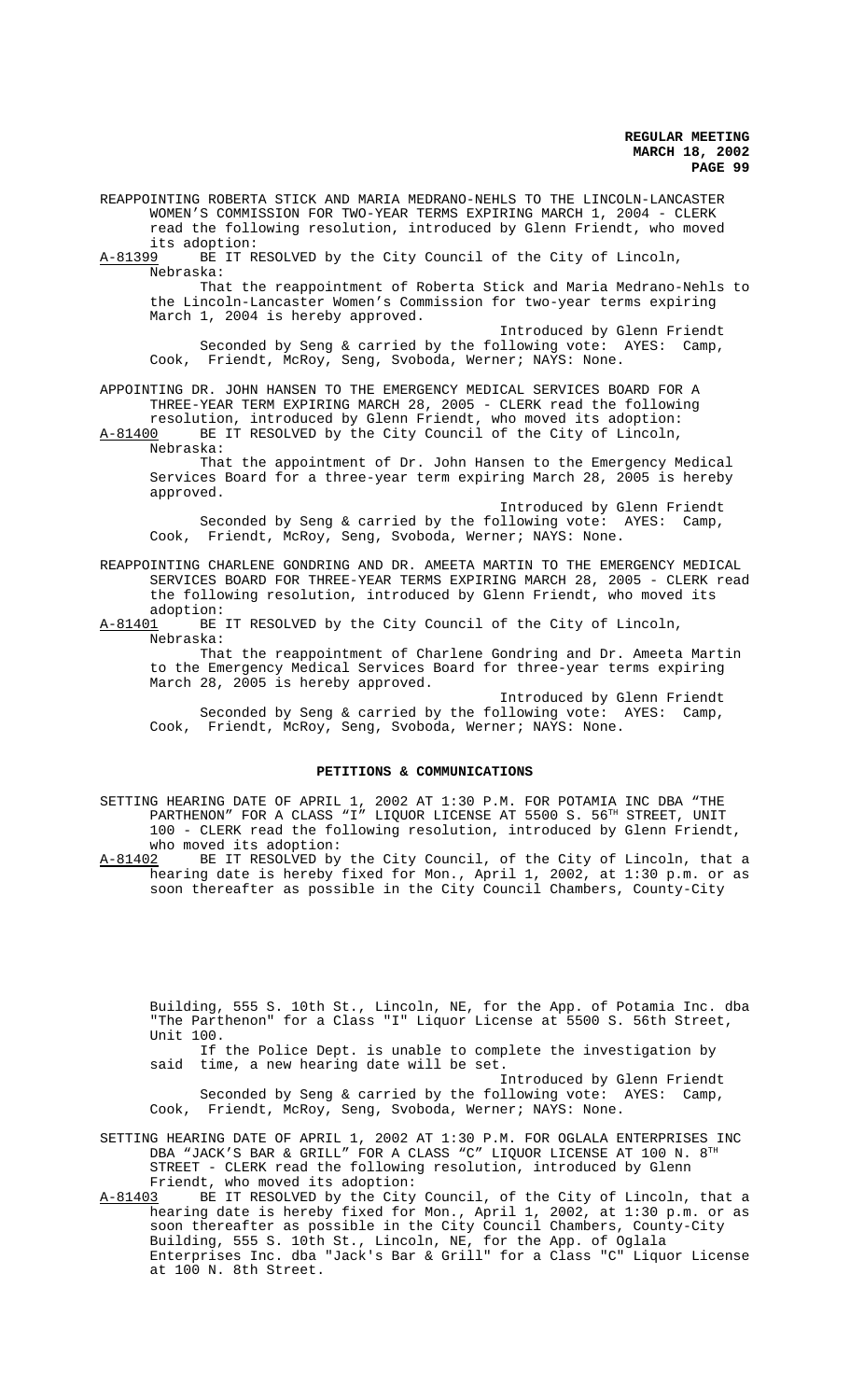> If the Police Dept. is unable to complete the investigation by said time, a new hearing date will be set. Introduced by Glenn Friendt Seconded by Seng & carried by the following vote: AYES: Camp, Cook, Friendt, McRoy, Seng, Svoboda, Werner; NAYS: None.

SETTING HEARING DATE OF APRIL 1, 2002 AT 1:30 P.M. FOR JOHN O. CRAW DBA "HOLMES PARK GOLF COURSE" FOR AN ADDITION TO LICENSED PREMISE AT 3701 S. 70TH STREET - CLERK read the following resolution, introduced by Glenn Friendt, who moved its adoption:<br>A-81404 BE IT RESOLVED by the City

A-81404 BE IT RESOLVED by the City Council, of the City of Lincoln, that a hearing date is hereby fixed for Mon., April 1, 2002, at 1:30 p.m. or as soon thereafter as possible in the City Council Chambers, County-City Building, 555 S. 10th St., Lincoln, NE, for the App. of John O. Craw dba "Holmes Park Golf Course" for an addition to premises at 3701 S. 70th Street.

If the Police Dept. is unable to complete the investigation by said time, a new hearing date will be set.

Introduced by Glenn Friendt Seconded by Seng & carried by the following vote: AYES: Camp, Cook, Friendt, McRoy, Seng, Svoboda, Werner; NAYS: None.

- PETITIONS TO VACATE PUBLIC WAY THE SOUTH HALF OF WEST MADISON AVENUE ADJACENT TO THE WEST 112.83 FEET OF LOT 1, BLOCK 1, OLYMPIC HEIGHTS ADDITION SUBMITTED BY JOHN L. HOPPE, JR. PRESIDENT OF HOPPE INC. - CLERK presented said petition which was referred to the Law Dept.
- PETITION TO VACATE PUBLIC WAY THE SOUTH HALF OF WEST MADISON AVENUE ADJACENT TO LOT 1, BLOCK 8, OLYMPIC HEIGHTS  $1^{ST}$  ADDITION SUBMITTED BY TODD & MELANIE MILLER - CLERK presented said petition which was referred to the Law Dept.
- PETITION TO VACATE PUBLIC WAY THE NORTH HALF OF WEST MADISON AVENUE FROM THE EAST R.O.W. LINE OF N.W.  $53^{RD}$  ST. TO THE EAST PROPERTY LINE OF LOT 34, BLOCK 5, AIRPORT HEIGHTS & THE SOUTH HALF FROM THE WEST PROPERTY LINE OF LOT 12, BLOCK 4, AIRPORT HEIGHTS TO THE EAST PROPERTY LINE OF LOT 16, I.T. SUBMITTED BY DUANE HARTMAN, HARTMAN HOMES, INC. - CLERK presented said petition which was referred to the Law Dept.
- PETITION TO VACATE PUBLIC WAY THE NORTH HALF OF WEST MADISON AVENUE ADJACENT TO THE WEST 21.13 FEET OF LOT 35, BLOCK 5, AIRPORT HEIGHTS SUBMITTED BY DUANE HARTMAN, PRESIDENT DUANE HARTMAN INVESTMENTS - CLERK presented said petition which was referred to the Law Dept.

### **REPORTS OF CITY OFFICERS**

CLERK'S LETTER & MAYOR'S APPROVAL OF ORDINANCES & RESOLUTIONS PASSED ON MARCH 11, 2002 - CLERK presented said report which was placed on file in the Office of the City Clerk.

INVESTMENT OF FUNDS FOR MARCH 4 - MARCH 8, 2002 - CLERK read the following resolution, introduced by Jonathan Cook, who moved its

adoption:

A-81406 BE IT HEREBY RESOLVED BY THE CITY COUNCIL of the City of Lincoln, Nebraska:

That the attached list of investments be confirmed and approved, and the City Treasurer is hereby directed to hold said investments until maturity unless otherwise directed by the City Council. (Investments for March 4 - March 8, 2002.)

Introduced by Glenn Friendt Seconded by Seng & carried by the following vote: AYES: Camp, Cook, Friendt, McRoy, Seng, Svoboda, Werner; NAYS: None.

REPORT OF UNL MICROBIOLOGIST FOR WATER TESTING FOR THE MONTH OF FEBRUARY, 2002 - CLERK presented said report which was placed on file in the Office of the City Clerk. **(35-1)**

APPROVING DISTRIBUTION OF FUNDS REPRESENTING INTEREST EARNINGS ON SHORT-TERM INVESTMENTS OF IDLE FUNDS FOR MONTH ENDED FEBRUARY 28, 2002 - CLERK read the following resolution, introduced by Glenn Friendt, who moved its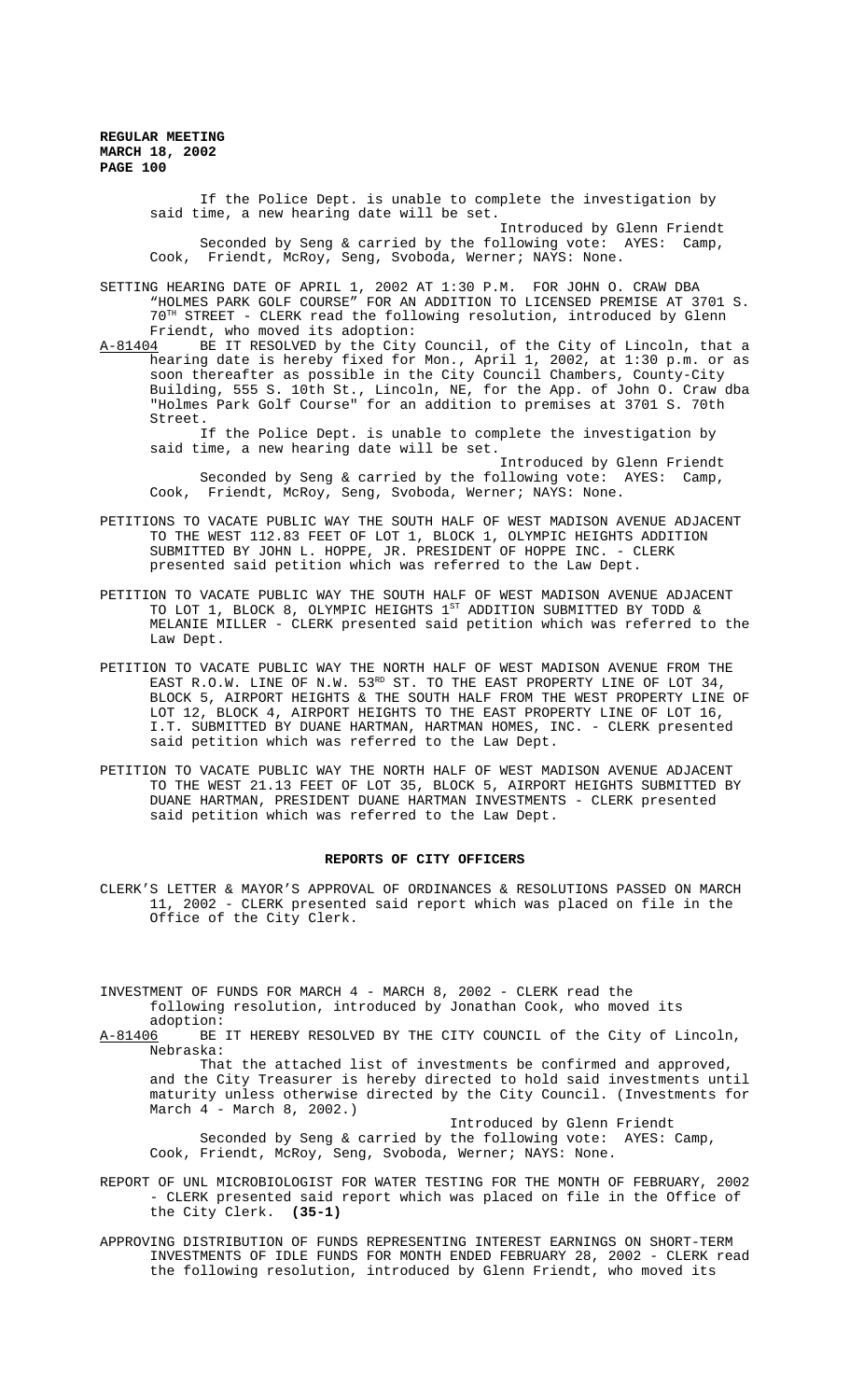adoption:<br>A-81405 BE BE IT RESOLVED by the City Council of the City of Lincoln, Nebraska:

That during the month ended February 28, 2002, \$149,462.32 was earned from short-term investments of "IDLE FUNDS". The same is hereby distributed to the various funds on a pro-rata basis using the balance of each fund and allocating a portion of the interest on the ratio that such balance bears to the total of all fund balances.

Introduced by Glenn Friendt Seconded by Seng & carried by the following vote: AYES: Camp, Cook, Friendt, McRoy, Seng, Svoboda, Werner; NAYS: None.

REPORT FROM CITY TREASURER OF CASH ON HAND AS OF THE CLOSE OF BUSINESS FEBRUARY 28, 2002 - CLERK presented said report which was placed on file in the Office of the City Clerk. **(5-21)**

#### **ORDINANCES - 1ST READING**

- CREATING ORNAMENTAL LIGHTING DISTRICT NO. 285 IN LAKESIDE DRIVE FROM APPROXIMATELY SURFSIDE DRIVE TO WEST S STREET - CLERK read an ordinance introduced by Glenn Friendt, creating Ornamental Lighting No. 285. defining the limits thereof, designating the improvements to be made therein, designating the property to be benefitted, providing for the payment of the cost thereof, and repealing all ordinances and parts of ordinances in conflict herewith, the first time.
- CREATING SEWER DISTRICT NO. 1177 IN OLD CHENEY ROAD FROM APPROXIMATELY 62ND STREET EAST TO APPROXIMATELY PHEASANT RUN LANE - CLERK read an ordinance, introduced by Glenn Friendt, creating Sewer District No. 1177, designating the real estate to be benefited, providing for assessment of the costs of the improvements constructed therein, providing for the acquisition of easements and additional right-of-way, if necessary, and repealing all ordinances or parts of ordinances in conflict herewith, the first time.
- CREATING THE UNIVERSITY PLACE BUSINESS IMPROVEMENT DISTRICT ALONG N. 48TH STREET FROM COLBY STREET ON THE SOUTH TO THE HALF-BLOCK NORTH OF ADAMS STREET ON THE NORTH; AND ALONG ST. PAUL AVE. FROM N. 47TH STREET TO N. 50TH STREET - CLERK read an ordinance, introduced by Glenn Friendt, creating a business improvement district under the authority of the<br>Business Improvement District Act (Neb. Rev. Stat. Sec. 19-4015 et seq.) Business Improvement District Act (Neb. Rev. Stat. Sec. 19-4015 et seq.) (Reissue 1997) to be known as the University Place Maintenance District for the purpose of providing maintenance of certain public facilities and improvements in the University Place area of the City of Lincoln, Nebraska; providing for special assessments to be imposed within the district based upon the benefits conferred and providing maximum limits upon the first of such assessments, the first time.
- AMENDING SECTION 10.48.110 OF THE LINCOLN MUNICIPAL CODE RELATING TO BICYCLES TO REQUIRE LIGHTS ON THE FRONT AND REAR OF BICYCLES OPERATED ON THE STREETS OF LINCOLN BETWEEN ONE-HALF HOUR AFTER SUNSET AND ONE-HALF HOUR BEFORE SUNRISE - CLERK read an ordinance, introduced by Glenn Friendt, amending Section 10.48.110 of the Lincoln Municipal Code relating to Bicycles to require lights on the front and rear of bicycles operated on the streets of Lincoln between one-half hour after sunset and one-half hour after sunset and one-half hour before sunrise; and repealing Section 10.48.110 of the Lincoln Municipal Code as hitherto existing, the first time.
- AMENDING SECTION 26.11.039 OF THE LINCOLN MUNICIPAL CODE TO PROVIDE AN ADDITIONAL METHOD TO GUARANTEE INSTALLATION OF IMPROVEMENTS WITHIN A FINAL PLAT - CLERK read an ordinance, introduced by Glenn Friendt, amending Section 26.11.039 of the Lincoln Municipal Code to add an additional method to guarantee installation of improvements within a final plat; and repealing Section 26.11.039 of the Lincoln Municipal Code as hitherto existing, the first time.
- CHANGE OF ZONE 3350 AMENDING TITLE 27 OF THE LINCOLN MUNICIPAL CODE (THE ZONING ORDINANCE) REGARDING THE STORAGE OF VEHICLES FOR SALE AND RESALE IN THE H-2 HIGHWAY BUSINESS DISTRICT AND H-3 HIGHWAY COMMERCIAL DISTRICT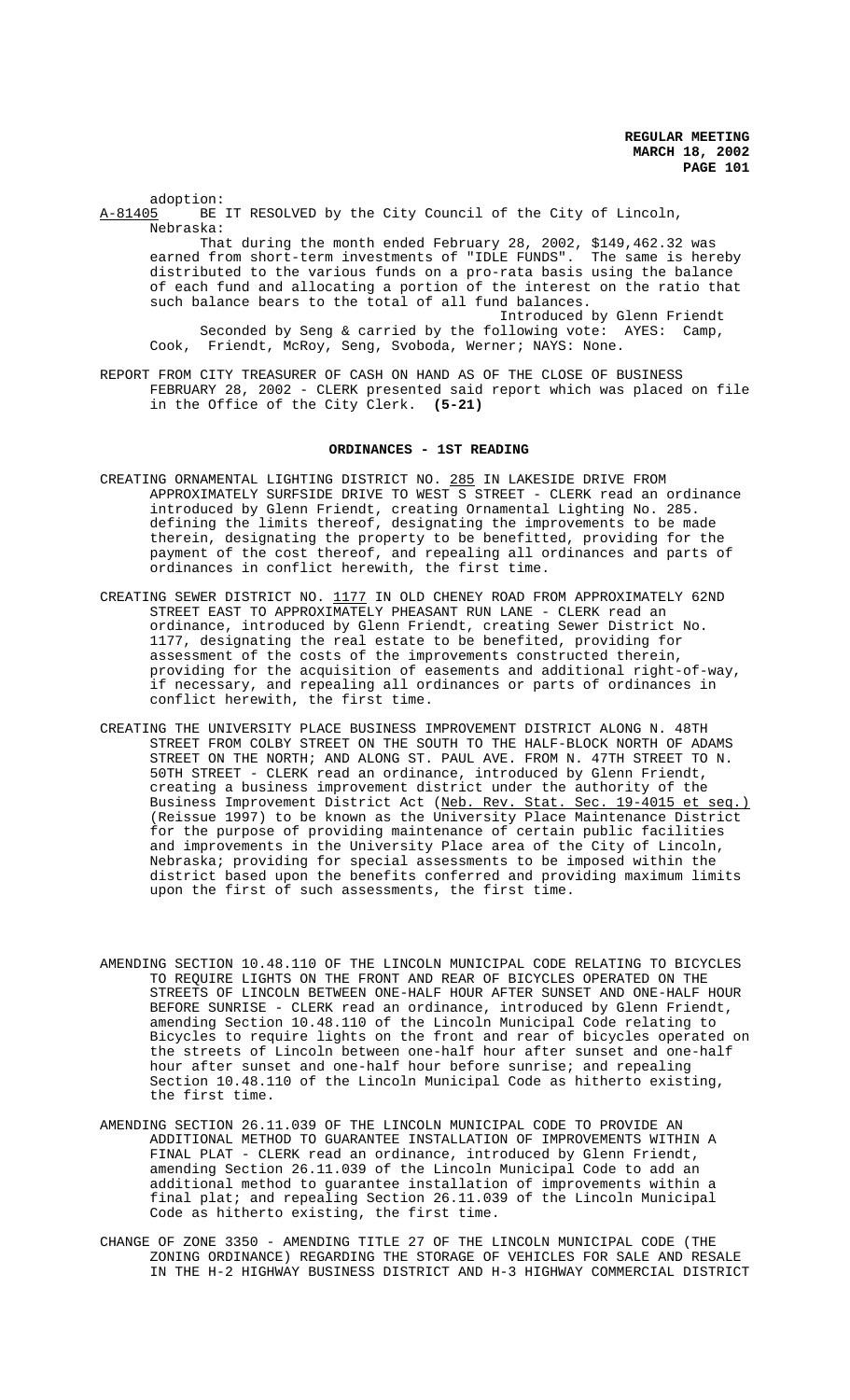> AS A PERMITTED CONDITIONAL USE; AND TO DELETE THE STORAGE OF VEHICLES FOR SALE AND RESALE ON ANY PORTION OF A LOT WHERE PARKING IS PERMITTED AS A SPECIAL PERMITTED USE IN THE B-3 COMMERCIAL DISTRICT, H-2 HIGHWAY BUSINESS DISTRICT, H-3 HIGHWAY BUSINESS DISTRICT AND I-2 INDUSTRIAL DISTRICT - CLERK read an ordinance, introduce by Glenn Friendt, amending Title 27 of the Lincoln Municipal Code (the Zoning Ordinance) regarding the storage of vehicles for sale and resale in the H-2 Highway Business District and H-3 Highway Commercial District as a permitted conditional use; and to delete the storage of vehicles for sale and resale on any portion of a lot where parking is permitted as a special permitted use in the B-3 Commercial District, H-2 Highway Business District, H-3 Highway Business District and I-2 Industrial District, the first time.

- CHANGE OF ZONE 3297 APPLICATION OF RIDGE DEVELOPMENT COMPANY FOR A CHANGE OF ZONE FROM R-4 RESIDENTIAL, B-2 PLANNED NEIGHBORHOOD BUSINESS AND O-3 OFFICE PARK TO R-3 RESIDENTIAL DISTRICT ON PROPERTY GENERALLY LOCATED BETWEEN S. 27TH STREET AND S. 40TH STREET, NORTH OF YANKEE HILL ROAD.**(IN CONNECTION W/02-37, 02R-12, 02R-56, 02R-57)** - CLERK read an ordinance, introduced by Glenn Friendt, amending the Lincoln Zoning District Maps attached to and made a part of Title 27 of the Lincoln Municipal Code, as provided by Section 27.05.020 of the Lincoln Municipal Code, by changing the boundaries of the districts established and shown thereon, the first time.
- CHANGE OF ZONE 3298 APPLICATION OF RIDGE DEVELOPMENT COMPANY FOR A CHANGE OF ZONE FROM R-3 RESIDENTIAL TO R-4 RESIDENTIAL, B-2 PLANNED NEIGHBORHOOD BUSINESS AND O-3 OFFICE PARK, ON PROPERTY GENERALLY LOCATED BETWEEN S. 27TH STREET AND S. 40TH STREET, NORTH OF YANKEE HILL ROAD - CLERK read an ordinance, introduced by Glenn Friendt, amending the Lincoln Zoning District Maps attached to and made a part of Title 27 of the Lincoln Municipal Code, as provided by Section 27.05.020 of the Lincoln Municipal Code, by changing the boundaries of the districts established and shown thereon, the first time.

### **ORDINANCES - 3RD READING**

AMENDING THE PAY SCHEDULES FOR CERTAIN EMPLOYEE GROUPS BY CREATING THE CLASSIFICATION OF EMERGENCY SERVICE DISPATCHER II/CAD ADMINISTRATOR IN CLASS CODE 3102; CHANGING THE CLASSIFICATION OF ASSISTANT SUPERINTENDENT OF MAINTENANCE - WATER PRODUCTION & TREATMENT TO ASSISTANT SUPERINTENDENT - WATER PRODUCTION & TREATMENT IN CLASS CODE 5349; AND DELETING THE CLASSIFICATION OF ASSISTANT SUPERINTENDENT - WATER PRODUCTION & TREATMENT IN CLASS CODE 5347 - CLERK read an ordinance, introduced by Jon Camp, amending the pay scheduled for certain employee groups by creating the classification of Emergency Service Dispatcher II/CAD Administrator in Class Code 3102; changing the classification of Assistant Superintendent of Maintenance - Water Production & Treatment

to Assistant Superintendent 0 Water Production & Treatment in Class Code 5349; and deleting the classification of Assistant Superintendent - Water Production & Treatment in Class Code 5347, the third time. CAMP Moved to pass the ordinance as read.

Seconded by Seng & carried by the following vote: AYES: Camp, Cook, Friendt, McRoy, Seng, Svoboda, Werner; NAYS: None. The ordinance, being numbered **#17974**, is recorded in Ordinance Book 25, Page

- AMENDING THE PAY SCHEDULES FOR A CERTAIN EMPLOYEE GROUP TO DECREASE THE PAY RANGE OF PUBLIC HEALTH EDUCATION MANAGER AS THE RESULT OF THE REALIGNMENT OF DUTIES WITHIN THE HEALTH DEPARTMENT - CLERK read an ordinance, introduced by Jon Camp, amending the pay schedules for a certain employee group to decrease the pay range of Public Health Education Manager as the result of the realignment of duties within the Health Department, the third time.
- CAMP Moved to pass the ordinance as read. Seconded by Seng & carried by the following vote: AYES: Camp, Cook, Friendt, McRoy, Seng, Svoboda, Werner; NAYS: None. The ordinance, being numbered **#17975**, is recorded in Ordinance Book 25, Page

#### **MISCELLANEOUS BUSINESS**

**PENDING LIST -**